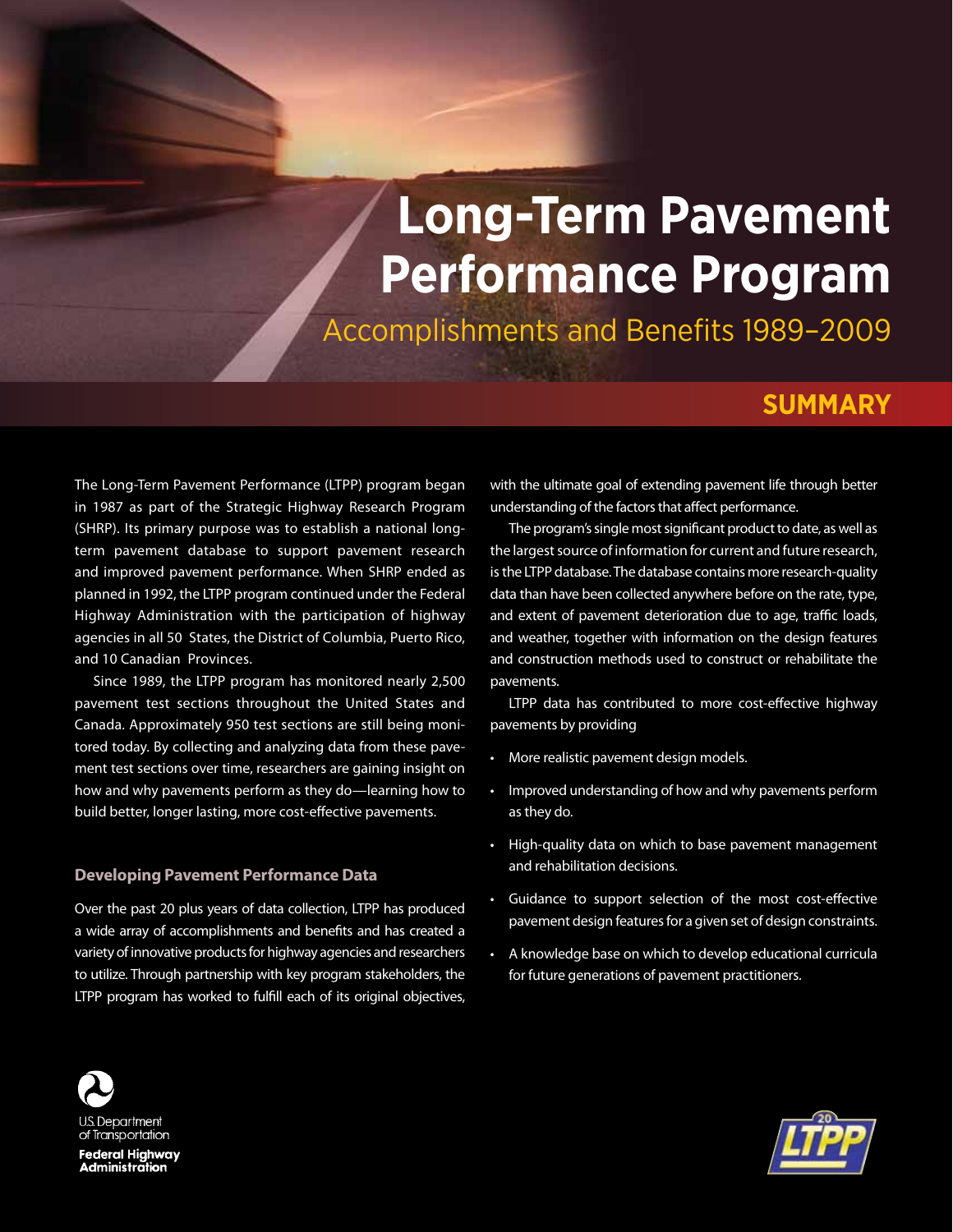# **What Have We Learned?**

Researchers have examined many questions about pavement performance in the more than 600 publications produced using LTPP data. Many of their findings have led directly to cost-saving changes in highway agency practices. Here are a few examples:

- The Colorado Department of Transportation (DOT) has been examining performance at its LTPP test sections and making improvements based on these evaluations. Two findings, derived directly from LTPP data, have led to improved practices for constructing portland cement concrete pavement: 1) widening a slab from 12 ft to 14 ft (3.7 m to 4.3 m) provides the structural equivalent of increasing slab thickness by 1 in. (2.54 cm); and 2) a single 1/8-in. (0.32-cm) cut is as effective as Colorado DOT's previous standard 3/8-in. (0.95-cm) double cut for PCC joints and provides a savings of \$0.57 per linear foot (\$1.87/m) of joint.
- In Texas, researchers analyzed the relative cost-effectiveness of various maintenance treatments using ride quality and distress score data from LTPP test sites. Analysis showed that chip seals were a more cost-effective alternative compared to slurry seal and a 1-in. (25-cm) overlay.
- The use of LTPP centers for calibrating falling-weight deflectometer (FWD) equipment by highway agencies and consultants revealed that many FWDs were significantly out of calibration. Proper calibration of this equipment has resulted in significant construction savings in situations where design is driven by FWD measurements. The Indiana DOT, for example, discovered that an FWD out of calibration by only 1 mil resulted in additional construction and maintenance costs of \$17,900/mi. (\$11,187/km).
- LTPP performance data in a national study revealed that recycled asphalt pavement (RAP) and virgin hot-mix asphalt used in overlays of flexible pavements show approximately the same performance across a wide range of climates, traffic, and existing pavement conditions over a service life ranging up to 17 years. This major finding should give agencies confidence in specifying RAP mixtures for overlays when economic and other conditions warrant.

# **Innovations and New Products**

The LTPP program has generated savings across a wide range of pavement management activities, improving field data collection equipment and operations, establishing data variability and reliability, and providing quality data sets to be used for baseline comparisons against agency data. Many advances in data collection practices developed through LTPP research have been adopted by State/Provincial and local agencies—90 percent of State highway agencies report having used LTPP data collection equipment or test methods.

Numerous LTPP data collection procedures have been adopted by the American Association of State Highway and Transportation Officials (AASHTO) and industry, with the most widely implemented being the *Distress Identification Manual.* 

For bound and unbound resilient modulus testing, the LTPP program established laboratory startup procedures to ensure that accurate, comparable results can be obtained. The procedures were developed specific to the resilient modulus protocols, but can broadly be applied to setting up closed-loop servo-hydraulic testing equipment. This procedure has been adopted by equipment manufacturers as a quality control check during equipment production.

Direct measurements at Seasonal Monitoring Program projects and automated weather station locations have provided designers and researchers with an abundance of high-quality environmental data. The further step of developing virtual weather stations has already paid significant dividends (an estimated \$50 million per year for LTPPBind alone), and all environmental data will support significant future savings.

Improving material characterizations for bound and unbound layers is critical for advancing mechanistic-based designs. The LTPP program has provided many advances across this spectrum—from establishing testing protocols and increasing uniformity between testing labs to providing quality data for analysis activities. The Materials Reference Library will provide future analysts with the means to compare new test methods with actual performance using materials from LTPP projects.

For traffic and loading information, the LTPP Weigh-in-Motion (WIM) Cost Online and the LTPP WIM Smoothness Index software provide agencies with tools to evaluate the cost and pavement smoothness requirements for WIM installations. In addition, LTPP guidelines on calibrating and validating equipment allow loading and classification information to be used with confidence.

*The single most significant product to date from the LTPP program, as well as the largest source of information for current and future pavement research, is the LTPP database.*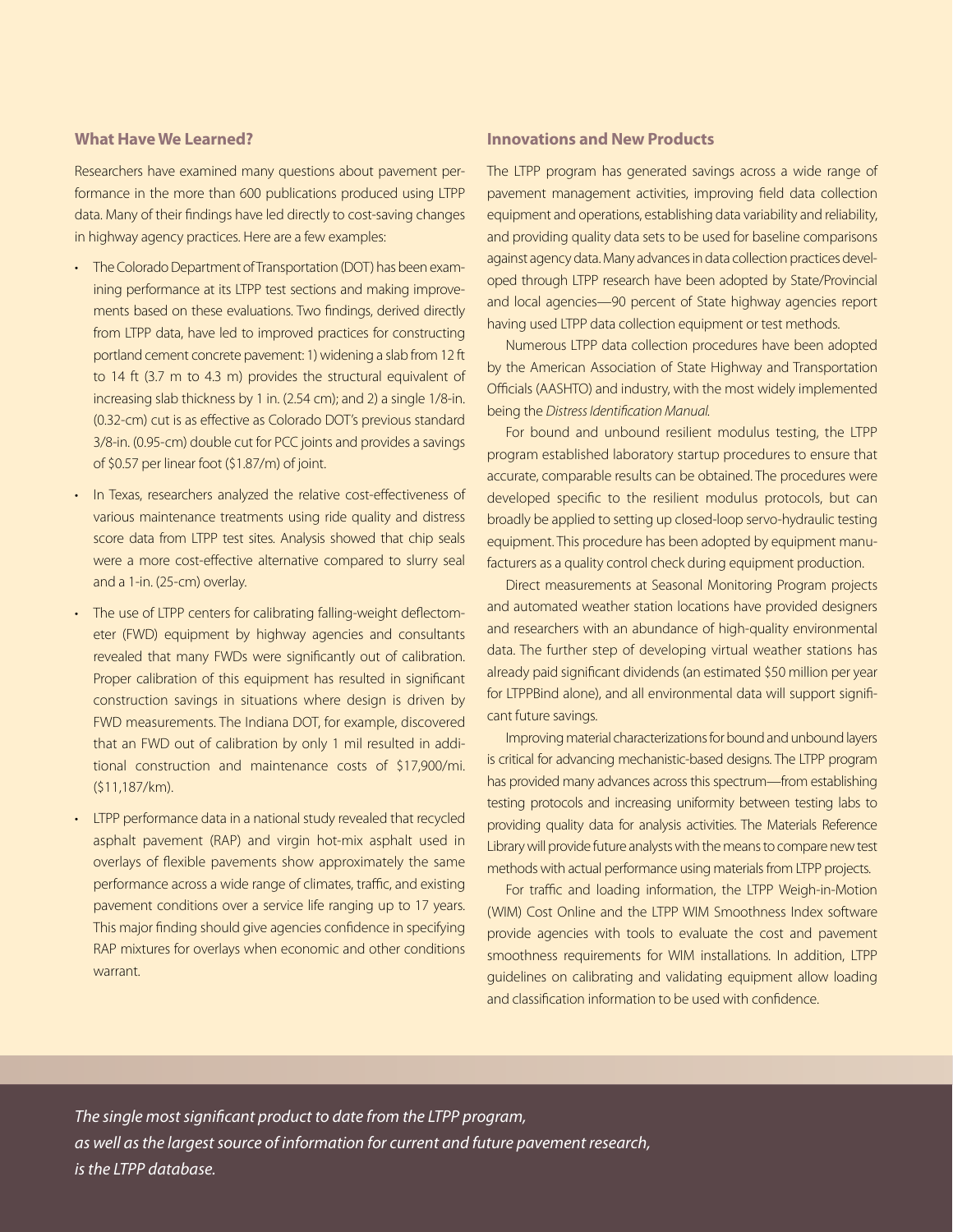# **LTPP's Critical Role in Pavement Design**

The LTPP database has played a critical role in the development and evaluation of every major pavement design methodology developed over the past 20 years. This includes the 1993 and 1998 AASHTO design procedures, SuperPave®, and—most recently—AASHTO's Mechanistic-Empirical Pavement Design Guide (MEPDG). This new pavement design procedure gives engineers improved tools for specifying the optimum mix, layer configuration, and thickness for new and rehabilitated pavements.

The MEPDG would not have been possible without LTPP data for many inputs. Calibrated nationally with LTPP sections, the MEPDG has shown significant reductions in the initial cost for heavily trafficked pavement designs, and its use is expected to generate annual savings of \$1 billion.

The LTPP database is also serving as a critical tool in implementing the new design guide. For the MEPDG to be an effective resource for individual agencies, the national models need to be evaluated against local and regional performance to determine whether local calibration is required. Local validation and calibration will rely heavily on the LTPP database as many agencies do not otherwise have the data necessary to complete this endeavor.

Beyond overall design procedures, the LTPP data has supported and will continue to support model development and validation for a wide array of performance predictors and indicators.

# **A Foundation for Advancement**

The LTPP database will continue to be the single largest benefit from the LTPP program. Providing reliable pavement performance data to thousands of requestors throughout the academic community and the public and private sectors, the database has been the foundation for fundamental and applied research and the nucleus for advancements in pavement design and management processes. With the LTPP program continuing to enhance the quantity, quality, and accessibility of LTPP data, the database will be the catalyst for pavement advancements over the foreseeable future.

Future benefits will be achieved primarily through the exposure of engineers and researchers to the LTPP program and to the LTPP database. This has already begun, as many universities are incorporating the LTPP database in their undergraduate curricula. Familiarity with the program will facilitate the implementation of LTPP products—and increased exposure to LTPP products will result in applications beyond those currently envisioned.

#### **The Road Ahead**

Looking to the future, rehabilitating and maintaining existing pavements will become a much larger part of agencies' pavement programs and budgets. The LTPP program has many rehabilitated test sections that were monitored for several years before rehabilitation and that likely have several more years of service life after rehabilitation. Capturing the full performance life of these projects through continued monitoring in the coming years will lead to a deeper understanding of the treatment options and yield future savings.

Furthermore, because projects in Specific Pavement Studies 1 and 2, which examine structural factors in flexible and rigid pavements, are most relevant to learning how specific design features influence pavement performance, and many of these projects are not close to the end of their design lives, monitoring will continue. Data exist to support early conclusions, but additional information is necessary to learn the true impacts of these features over a pavement's entire design life.

The LTPP program is an ongoing activity that will yield additional benefits as data are added to the database and as new data analysis efforts are completed.

# **Learn More**

For more information on the LTPP program and how its products are being used to improve our highway system and ensure that our highway dollars are well spent, refer to the expanded version of this report, *Long-Term Pavement Performance Program: Accomplishments and Benefits 1989–2009,* and other resources at the LTPP Web site (www.fhwa.dot.gov/pavement/ltpp). In addition, an extensive database of LTPP reports, products, and research results is posted at http://ltpp.org/user\_corner.shtml. Questions about LTPP data, products, and services can be directed to the LTPP Customer Support Service Center at ltppinfo@dot.gov.

*Whether in the field or lab, LTPP measurement innovations and related products are benefiting the pavement community.*